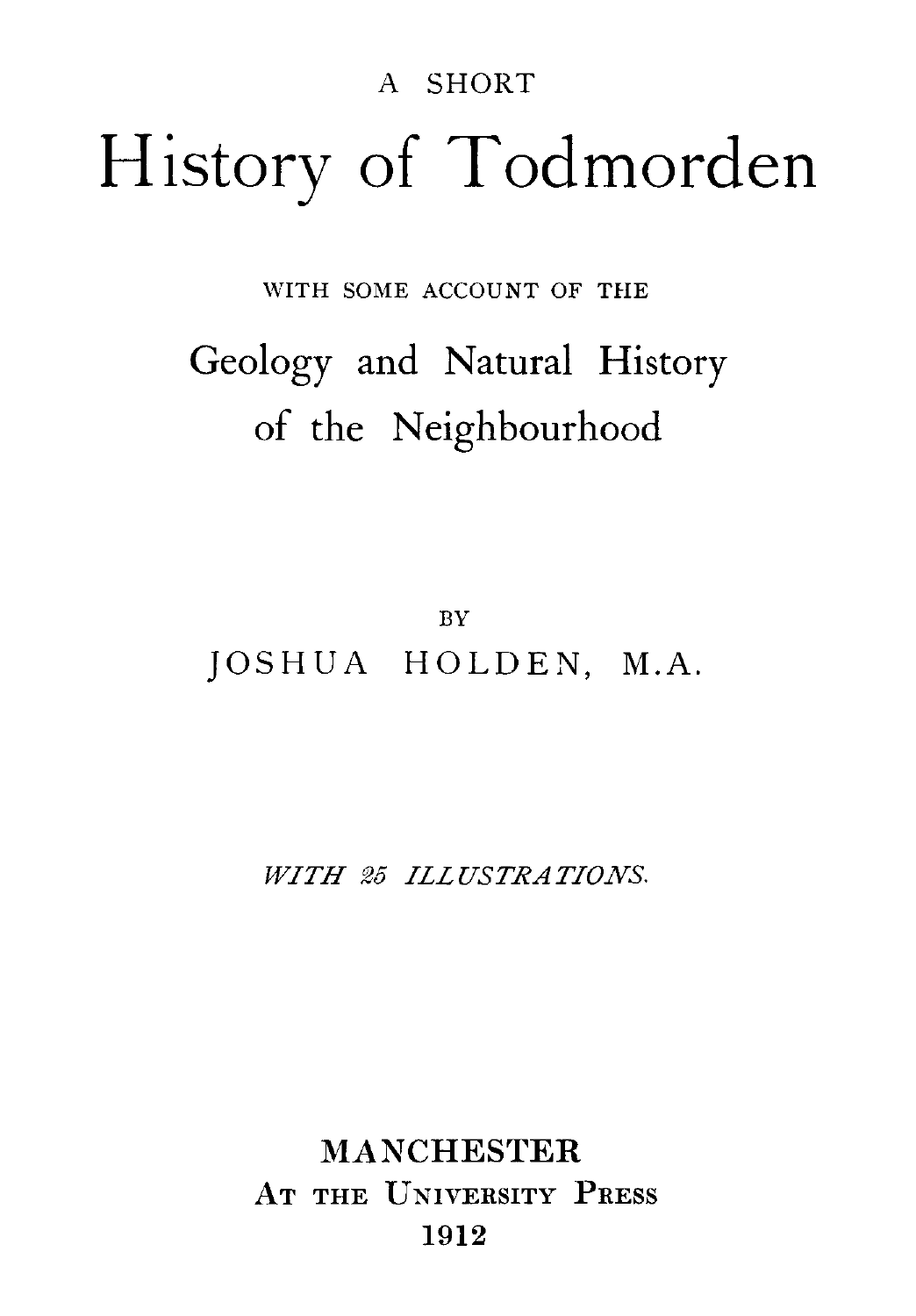## PREFACE.

This book has been written at the suggestion of Professor Findlay in order to interest Todmorden boys and girls and their parents in the history of their own neighbourhood. It often happens that school subjects are outside the range of home interests. Local history, however, may be interesting to young and old alike, and this book is intended for all those, whether in school or out, who call themselves Todmordians and wish to know how the Todmorden of to-day has grown out of the conditions of the past.

For pupils in day and evening schools this book has a fourfold aim. First, to direct attention to the most important periods in our local history, and to arouse an interest that may continue long after school days are over. Second, to furnish local illustrations of the great movements described in ordinary English histories. Third, to unite children and parents in a common intellectual interest, the absence of which is so often to be regretted in the home. Fourth, the earlier chapters are intended to serve as an introduction to out-door science. The identification of local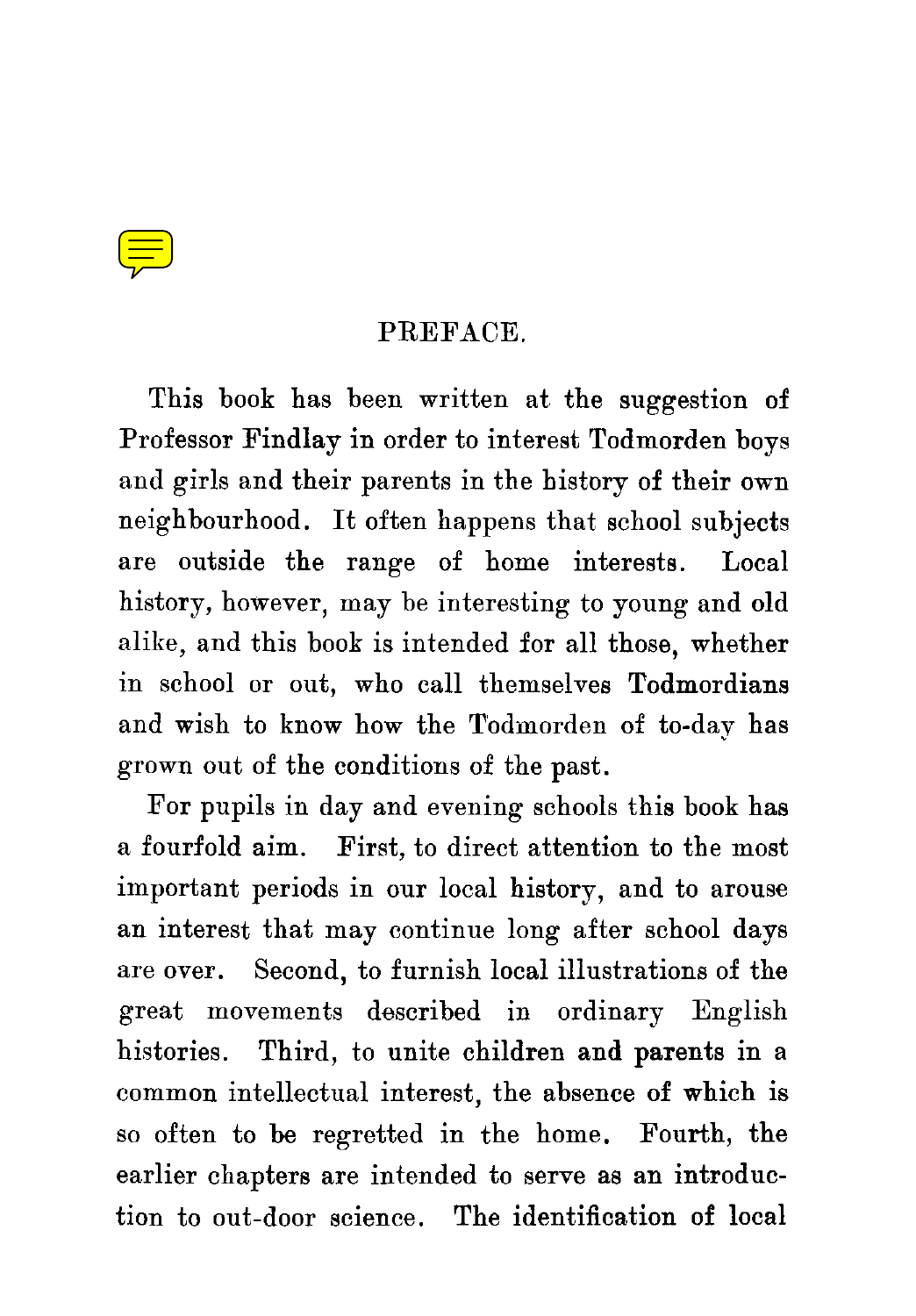## viii PREFACE

rocks, fossils, plants and birds will help to foster among boys and girls a habit of careful observation, create fresh and enduring sources of enjoyment and give some insight into the meaning of scientific method.

I am indebted to the Rev. John Naylor for the account of local plants and animals given in Appendix II.

I have to express my obligation to Professor Tout for a detailed and very helpful criticism of many chapters and for valuable advice as to the book as a whole; to Mr. Whitehead, Clerk to the Todmorden Education Committee, who permitted me to make the fullest use of his unique collection of papers and documents relating to Todmorden ; to Mr. Sutcliffe, Borough Librarian, Mr. Jackman, Assistant Overseer, and Mr. Hollinrake, Clerk to the Guardians, for help in dealing with various local records; and to Ald. William Ormerod, J.P., and Mr. J. B. Brown, of Hebden Bridge, for the loan of books and papers. My thanks are due to Mr. John Lister, M.A., of Shibden Hall, for helpful criticism, and to Mr. Hugh P. Kendall, of Sowerby Bridge, for photographs of the Roman road over Blackstone Edge and of Heptonstall Old Church and for Civil War documents.

With regard to the illustrations in the book, I am